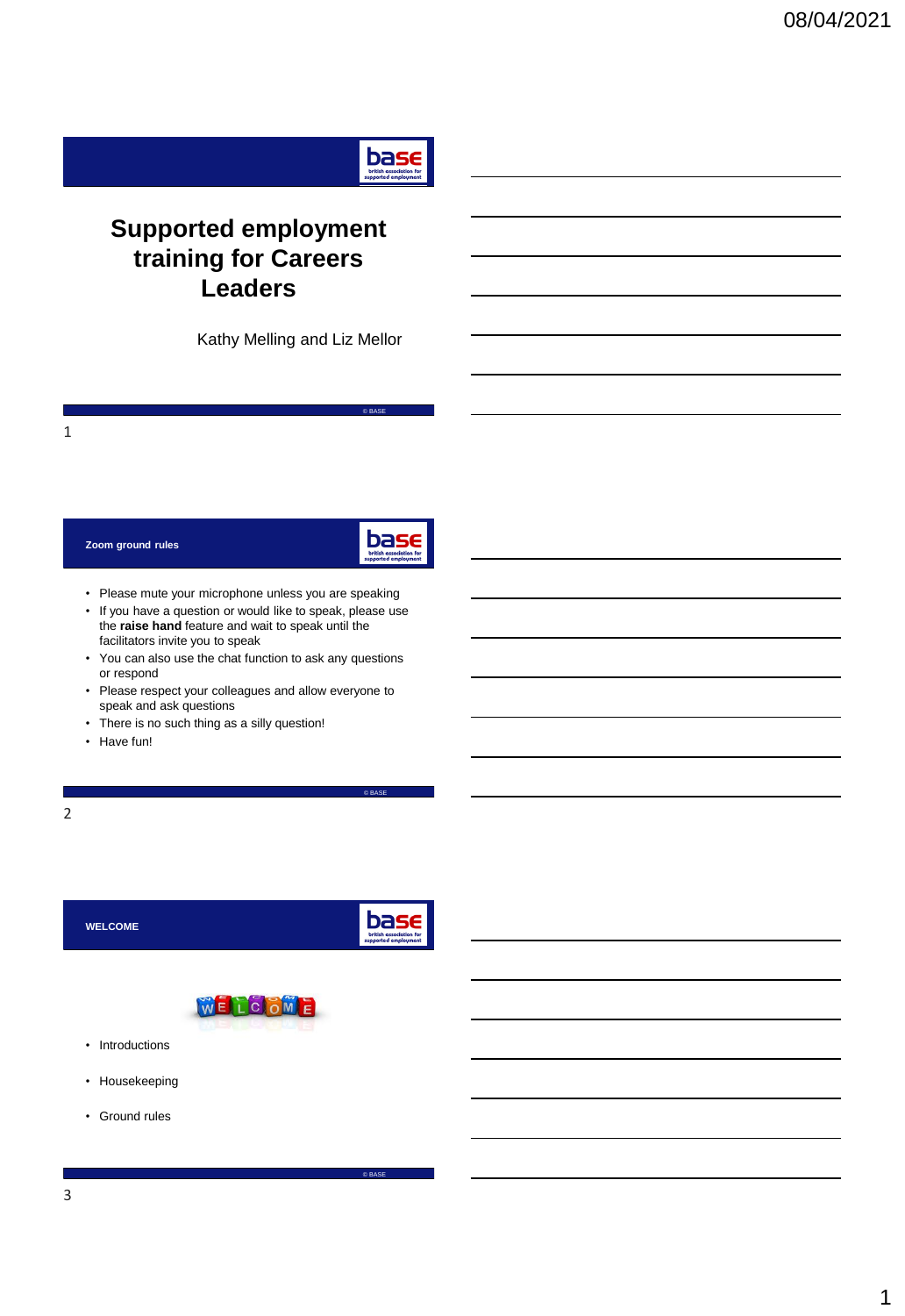| british association for<br>supported employment |
|-------------------------------------------------|
|-------------------------------------------------|

© BASE

© BASE

- Day 1 The problem we are trying to solve, context of the Gatsy benchmarks, the core values underpinning supported employment and how you are engaging young people with SEND to think about the world of work given your local labour market information
- Day 2 Vocational profiling and how this can be done in education from age 14
- Day 3 Employer engagement and job matching

**Timetable**



5

4

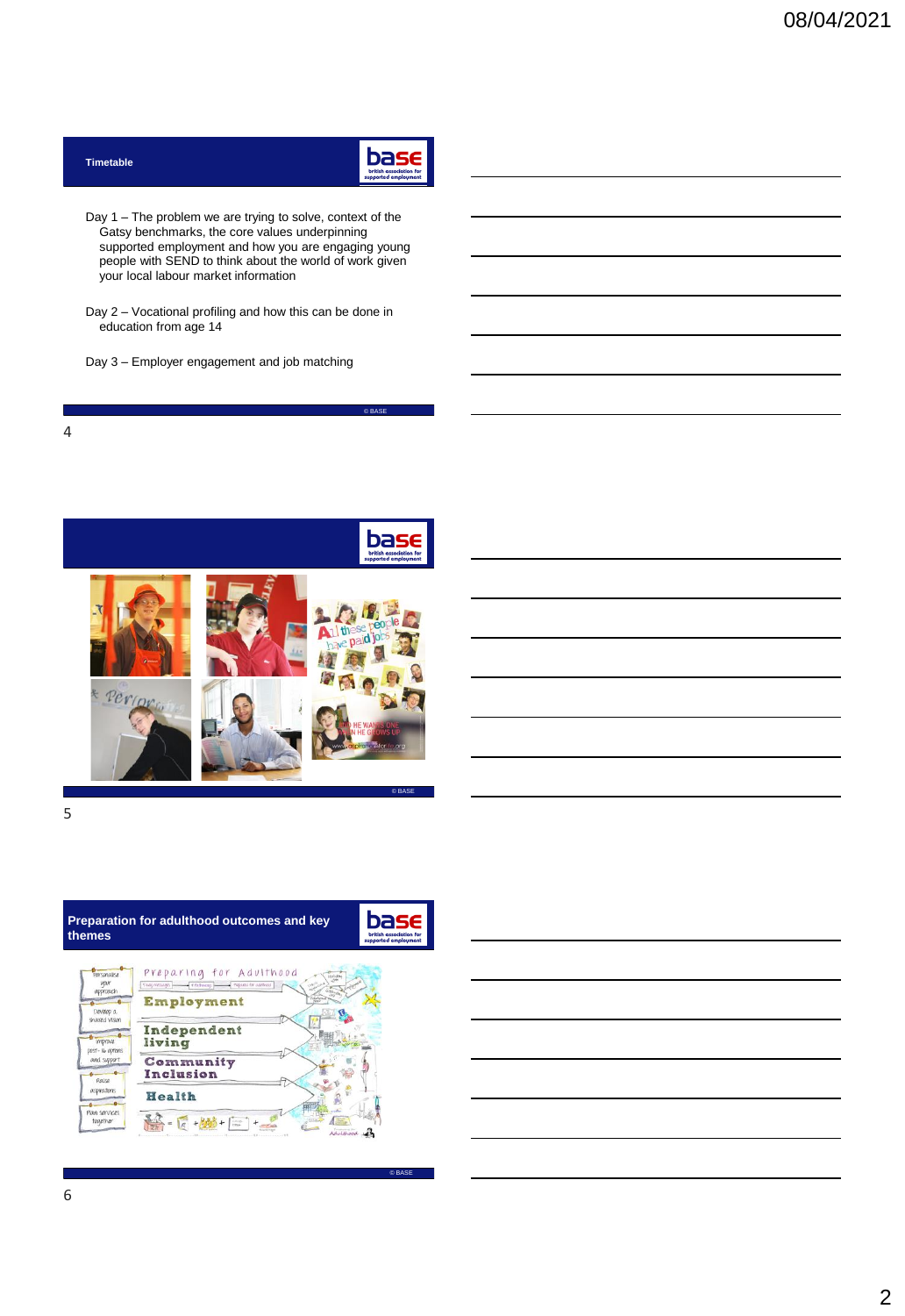# **What's the problem we are trying to solve?**



- ➢ Low aspirations and expectations of what young people can achieve
- $\triangleright$  By the age of 26, disabled people are nearly four times more likely than their non-disabled peers to be unemployed
- $\triangleright$  But we know that people can work!!



© BASE



## **What works?**



- ➢Presumption of employability
- ➢Inspiring role models
- ➢Employment focussed personcentred transition planning



© BASE

- ➢High quality careers advice
- ➢Meaningful work experience
- ➢Accessible vocational training

## 8

### **Gatsby benchmarks**



© BASE ©BASE

- A stable careers programme
- Learning from career and labour market information
- Addressing the needs of each pupil
- Linking curriculum to careers
- Encounters with employers and employees
- Experiences of workplaces
- Encounters with further and higher education
- Personal guidance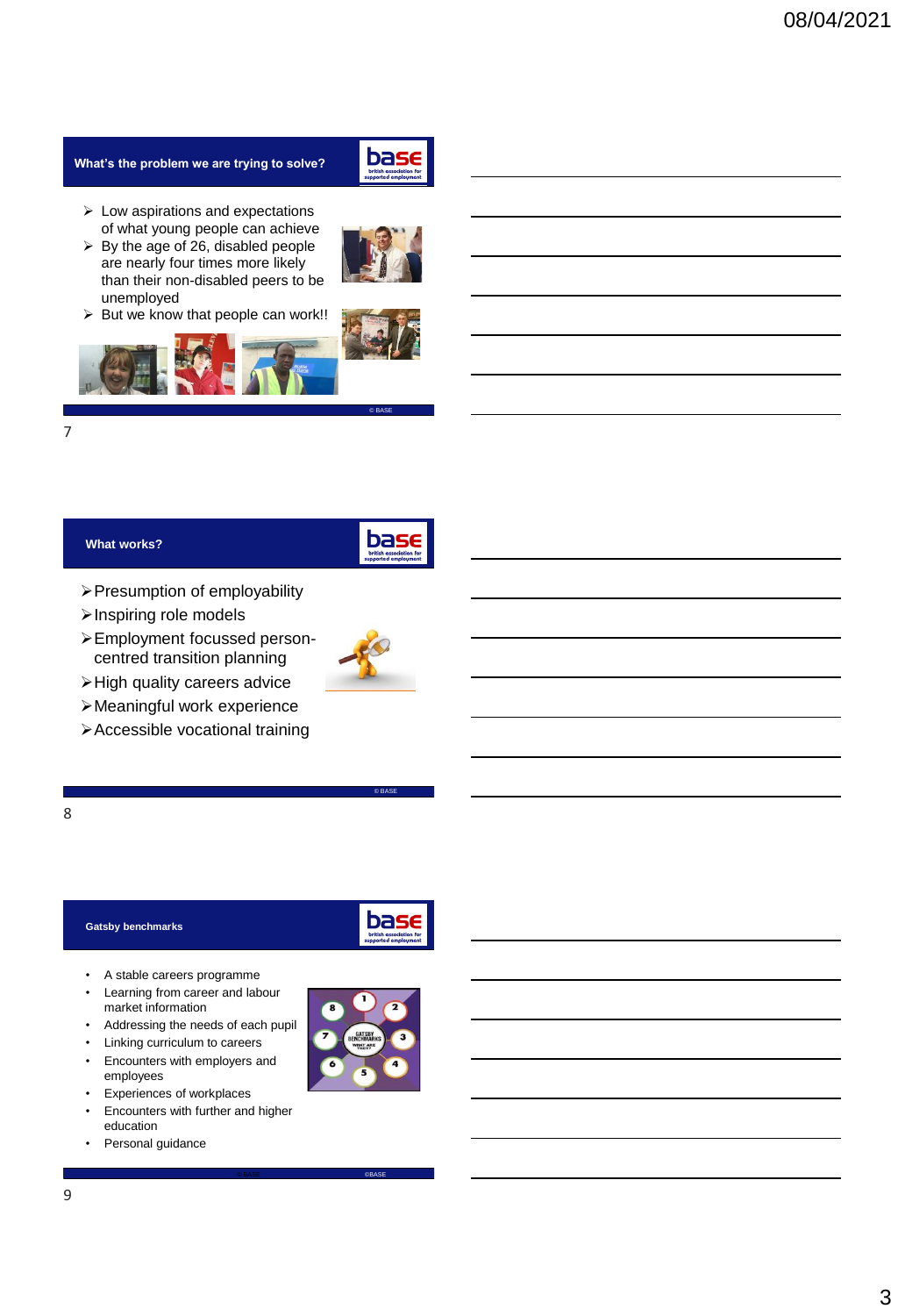

|                                                                                                                       |  | <u> 1989 - Johann Barn, amerikan bernama di sebagai bernama di sebagai bernama di sebagai bernama di sebagai ber</u>   |
|-----------------------------------------------------------------------------------------------------------------------|--|------------------------------------------------------------------------------------------------------------------------|
|                                                                                                                       |  | <u> 1989 - Johann Barn, mars ann an t-Amhain ann an t-Amhain ann an t-Amhain ann an t-Amhain an t-Amhain ann an t-</u> |
| <u> 1980 - Johann Barn, amerikan besteman besteman besteman besteman besteman besteman besteman besteman besteman</u> |  |                                                                                                                        |
| <u> 1989 - Johann Stoff, Amerikaansk politiker († 1908)</u>                                                           |  |                                                                                                                        |
| <u> 1989 - Andrea Andrew Maria (h. 1989).</u>                                                                         |  | ___                                                                                                                    |
|                                                                                                                       |  |                                                                                                                        |

| <b>Values</b> | bas<br>british associati<br>supported emploi |
|---------------|----------------------------------------------|
|---------------|----------------------------------------------|

To practice competently, you must apply skills and knowledge that is informed by a set of values.

These are set out in the National Occupational Standards for Supported Employment.

© BASE

11

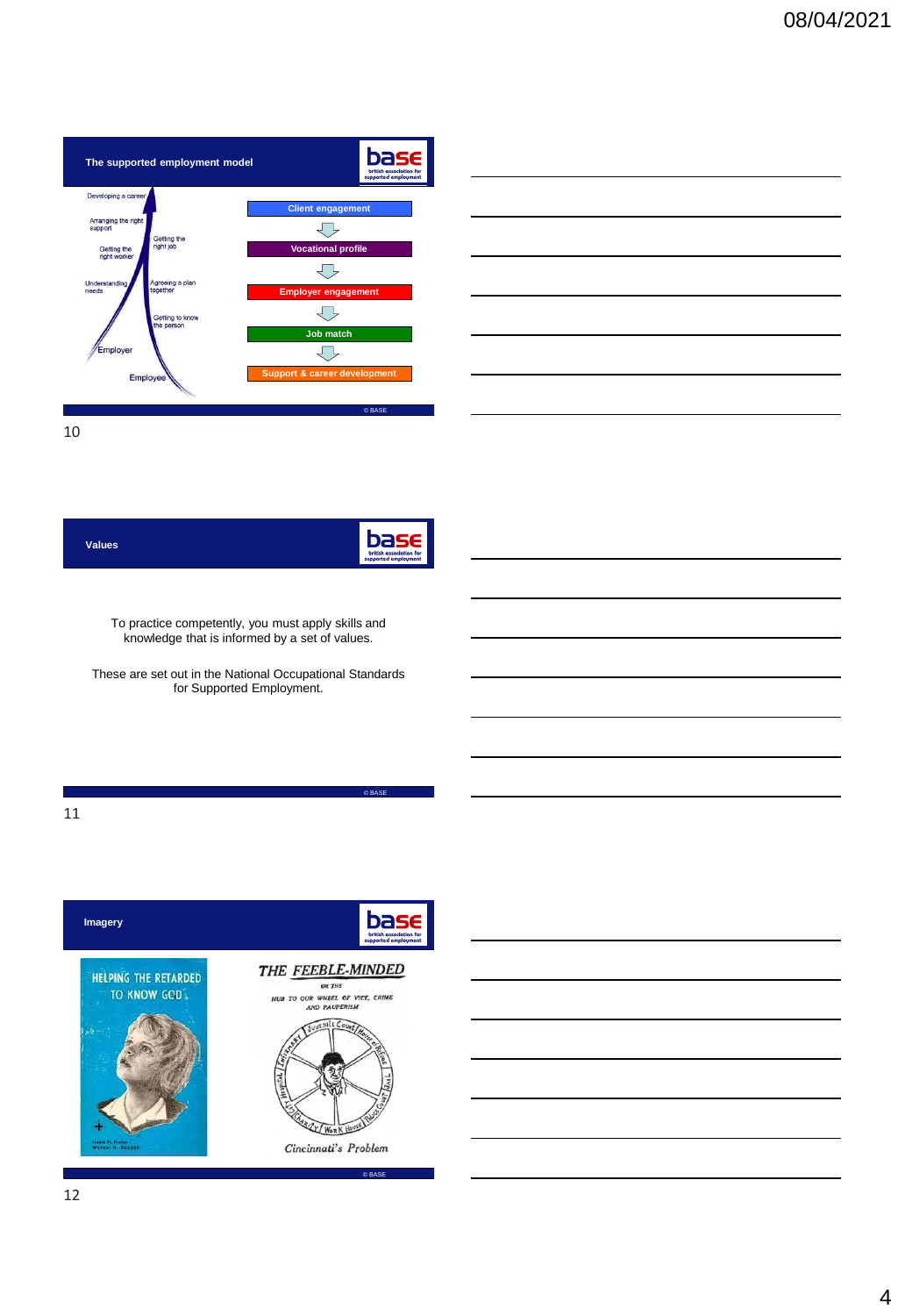





© BASE

13



14

### **Values**

 $base$ 

© BASE

National Occupational Standards:

- Understand the positive contribution people can make
- Real jobs
- Zero rejection philosophy
- Work readiness not a helpful concept
- Job search at the earliest opportunity
- Choice and control
- Partnership
- Full inclusion
- Employer as a customer
- Draws on Social Role Valorisation (SRV)
- Draws on the social model of disability
- Career development